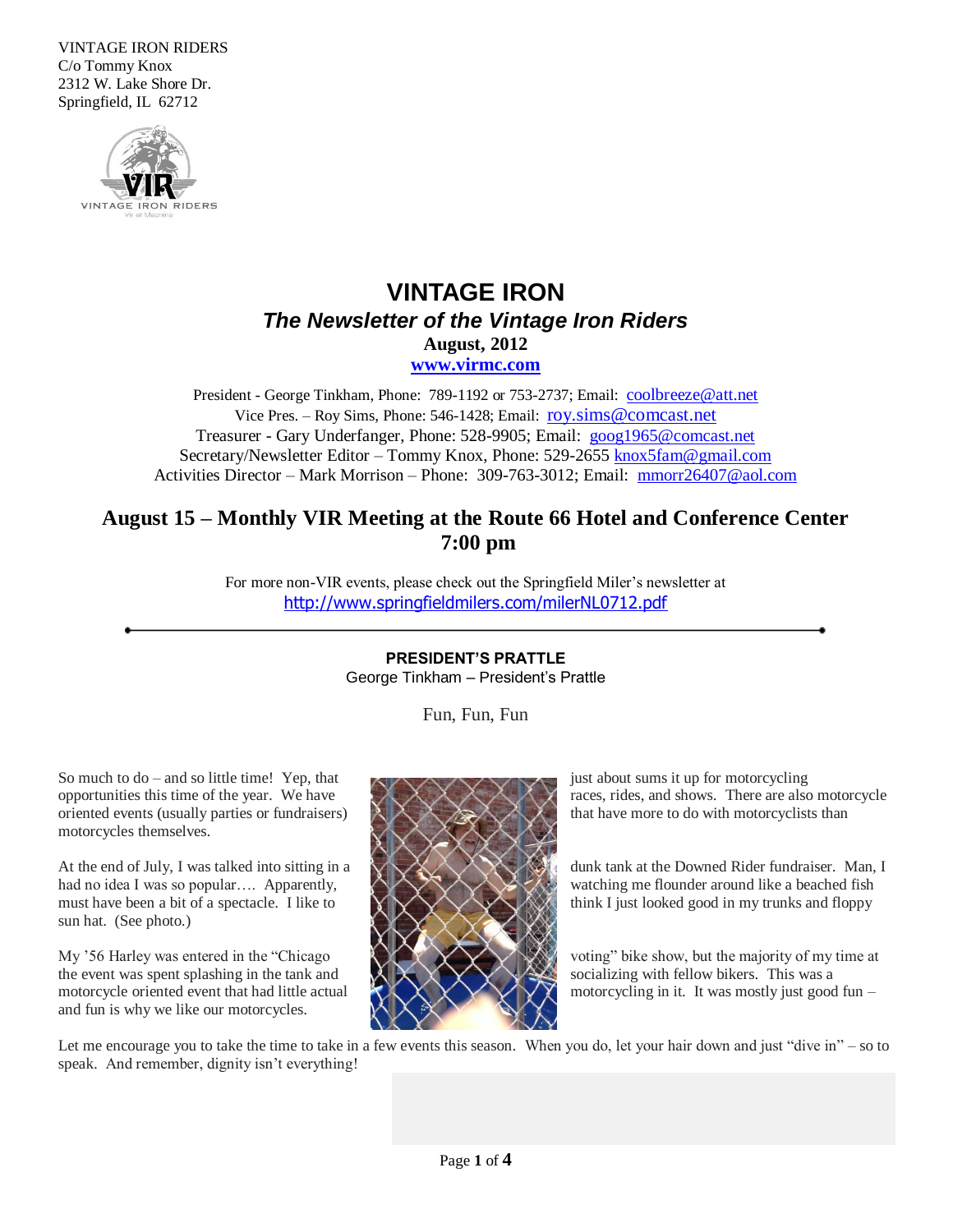## **ACTIVITIES**

| <b>August 10</b>    | American All Star National Flat Track, Peoria Speedway, Peoria, IL |  |  |  |  |  |
|---------------------|--------------------------------------------------------------------|--|--|--|--|--|
| <b>August 11</b>    | Havana Riverfront Car and Bike Show @ McDonald's, Havana, IL       |  |  |  |  |  |
| <b>August 17-19</b> | Indy MotoGP/Mile, Indianapolis, IN                                 |  |  |  |  |  |
| <b>August 21</b>    | Peoria TT, Peoria, IL                                              |  |  |  |  |  |
| Aug 30-Sept. 1      | Chief Blackhawk Chapter 41st Annual AMCA Fall Meet Davenport, IA   |  |  |  |  |  |
| Sept. 2             | Labor Day Mile and Park & Display, Springfield                     |  |  |  |  |  |
|                     |                                                                    |  |  |  |  |  |
|                     |                                                                    |  |  |  |  |  |

# **Quaker Steak and Lube Bike Night**

There was a great turnout for our VIR display at Quaker Steak. Capitol City Motor Sports sponsored a "Guess the Year" contest. Joe Millburg displayed his 1955 Triumph, Goog Underfanger displayed his 1965 Harley, and Mark Morrison displayed his 1975 Honda. Out of a couple dozen attempts, nobody won the \$25 gift certificate prize from Capitol City Motor Sports. It appeared that the Triumph was the most difficult motorcycle to guess its age. Club members socialized with each other and spoke to the many admirers of our vintage machines. The management of Quaker Steak was very appreciative and has extended an invitation for next year.



**Havana Riverfront Car and Bike Show Cruise-In at McDonald's**

On Saturday, August 11, the club will be participating in the  $10^{th}$  Annual Havana Car and Bike Show. We have been recognized as the Bike Club with the most members for several years and we would like to keep our record intact. There is a \$200 prize to the club with the most entries. Entry fee is \$15 in advance and \$20 the day of the show. Free tee-shirts and dash plaques are available to the first 100 entries. For more information call (309) 543-3335 and ask for Tim Davis. To have a registration form e-mailed to you call (309) 543-3187.

If anyone wants to ride up together, call Tommy Knox 529-2655. Please plan on attending this event.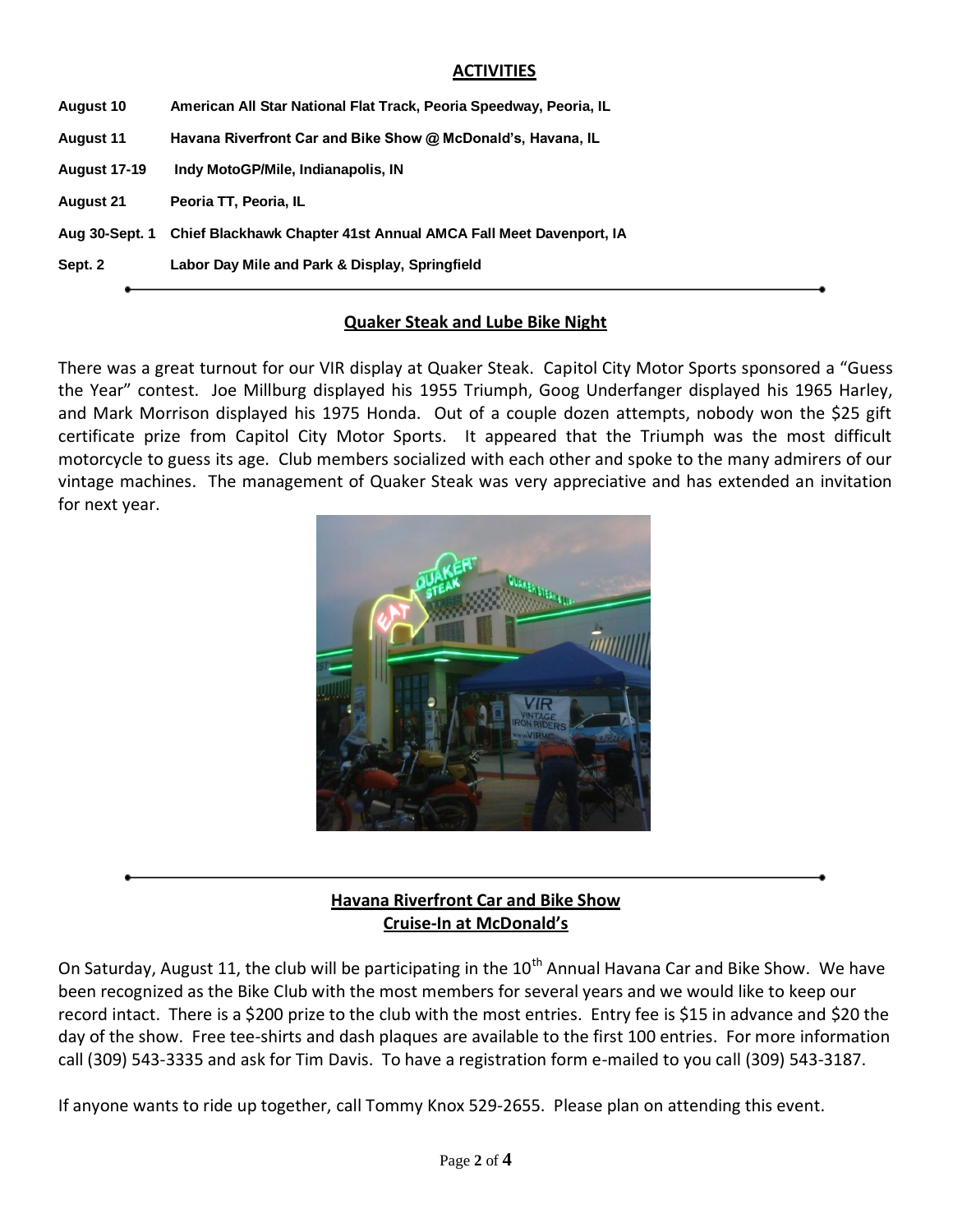# **Ride to Ron's**

Our annual ride to Ron Tinkham's farm in Kirkwood, IL will be on Saturday September 29; leaving Denny's parking lot on Veteran's Parkway at 9:00 am. We travel picturesque 2 lanes for the 140 or so miles to our final destination where there is an abundance of food and hospitality *par excellence*. A hearty breakfast after a night under the stars (bunks in the cabin) and a leisurely ride back to our respective homes caps the weekend. There is always a chase truck with an enclosed trailer for any unforeseen mechanical failures. If you have never experienced this weekend event, please consider participating. You will not be disappointed.

George needs your reservation and your \$10 at least 1 week before the Ride - that is, by September 22<sup>nd</sup>. Ron has to buy food and needs to know how much to get. If you elect to stay at a motel in Monmouth or Roseville, you should make your reservation right away.

# **Hooter's of Bloomington**

The  $2^{nd}$  annual Motorcycle and Scooter Show will be Saturday, September  $8^{th}$ , 10:00 – 3:00 pm at 409 North Hershey, Bloomington, IL. Entry fee is \$5.00. There are 11 classes, including one antique and three vintage – Japanese, American, European. Mark Morrison is coordinating this event and can be reached at 309-763-3012; [mmorr26407@aol.com,](mailto:mmorr26407@aol.com) or see Mark at the monthly meeting. All proceeds will go to our own Jeff White Memorial Fund.

**"Vintage Visdom"**

### *I would rather have a throttle in front of me than a frontal lobotomy.*

**Author Known**

**Minutes of Meeting**

**Vintage Iron Riders**

#### **Route 66 Hotel and Conference Center**

#### **July 18, 2012**

Meeting called to order at 7:10 pm. All officers present except Mark Morrison. Pledge of Allegiance was taken. Motion made, seconded and approved to accept minutes from June meeting.

#### **Old Business**

Reviewed Virden Bike Show. Dave Reischauer was satisfied and expects next year to be better. Joe Pitchford made it to the meeting after being injured in June. He now has 15 new titanium screws in his arm. Welcome back Joe!

#### **Quaker Steak and Lube**

Bike night scheduled for Thursday, July 26. Goog and Roy Sims will set up tents, awnings and banner at 4:00 pm. Tommy Knox will bring the "guess the year" information. Members were encouraged to bring and display their bikes.

#### **Havana Car and Bike Show**

Scheduled for August 11, 2012. Members were encouraged to register their bikes so that VIR could once again get reward for "Most Members Showing."

#### **Springfield Mile**

Club will display on Sunday, September 2, 2012. A Motion was made, seconded and approved to buy two banners welcoming all bikes 25 years and older and showing bike entrance.

#### **Hooter Bike Show, Bloomington, IL**

Scheduled for September 8, 2021, in Bloomington, IL.